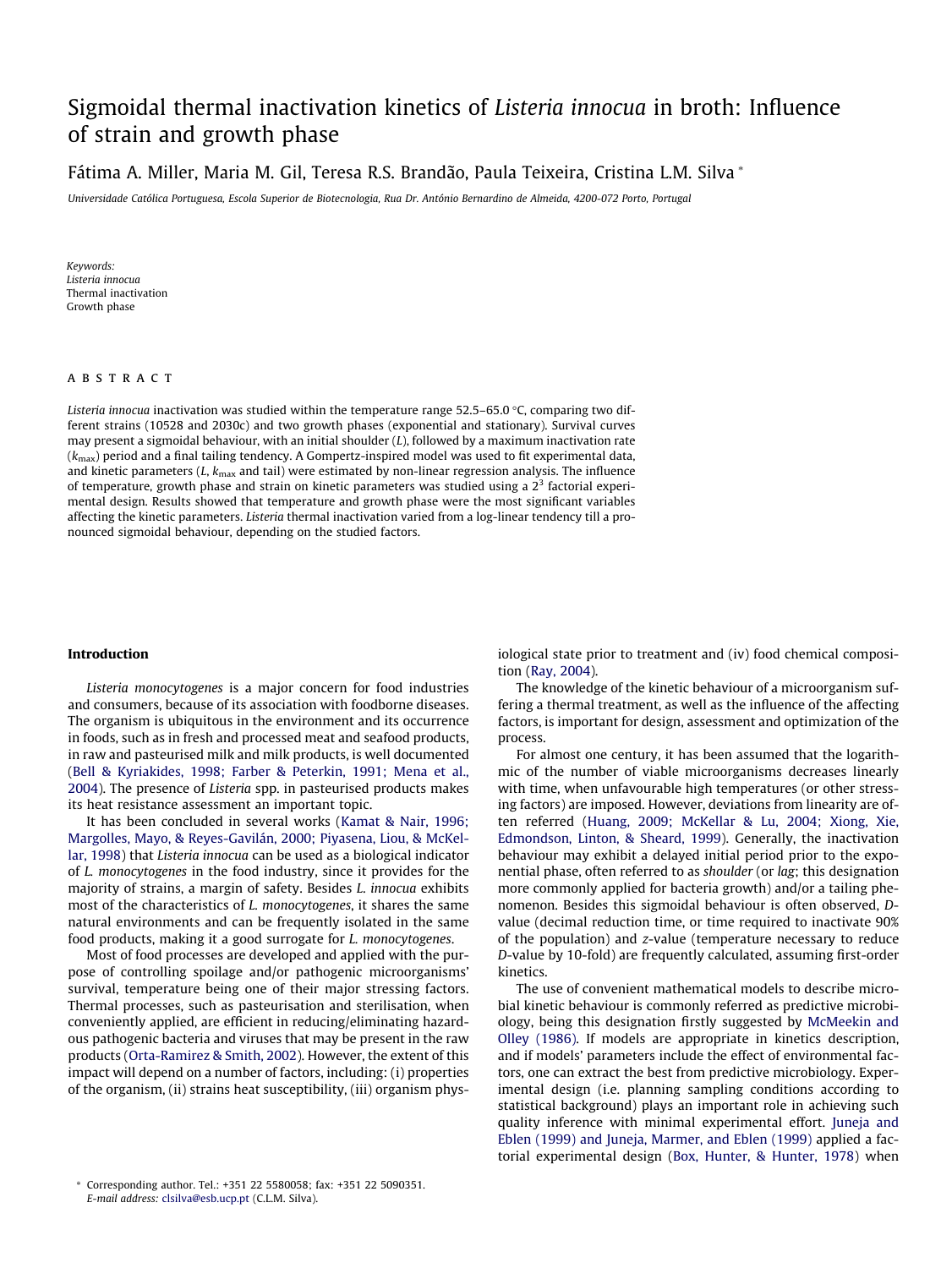<span id="page-1-0"></span>studying the most significant environmental effects (temperature, pH, NaCl and sodium pyrophosphate) in thermal inactivation of L. monocytogenes and Escherichia coli, respectively.

Temperature is the most studied factor influencing microorganisms' survival. However, the microbial thermal inactivation behaviour may be affected by the strains of the specie under study. Quite often, mathematical models are developed on the basis of only one strain and, erroneously, are assumed for the entire specie without validation.

The growth phase (i.e. exponential or stationary phase) of the microorganisms, selected for the thermal inactivation studies, also affects significantly their heat resistance. Consequently, this should be cautiously taken into consideration when a mathematical model for predicting purposes is being developed.

All efforts must be done in gathering experimental data that can help to clarify microorganims' performance, controlling intrinsic characteristics and environmental factors.

Thus, the objectives of this study were: (i) to evaluate the influence of temperature on the inactivation of L. innocua, (ii) comparing two strains and (iii) microbial growth phase, based on a convenient experimental design.

#### Materials and methods

### The experimental design

A  $2<sup>3</sup>$  factorial design ([Box et al., 1978\)](#page-5-0) was applied to assess the effect of (i) temperature, (ii) strain of *L. innocua* and (iii) growth phase, on the inactivation behaviour evaluated by shoulder, maximum inactivation rate and tail parameters of the Gompertz-inspired model (Eq. (1); Section 2.3.1). The levels assumed for the variables were: (i) 52.5 and 65.0 °C for temperature, (ii) L. innocua NCTC 10528 and L. innocua 2030c strains, and (iii) exponential and stationary phase (totalling eight cases).

#### Experimental procedures

#### Cultures

L. innocua NCTC 10528 and L. innocua 2030c, obtained by Public Health Laboratory Service – PHLS (Colindale, UK) private collection, were subcultured (30 °C, 24 h) in Tryptic Soy Broth – TSB (Lab M, Lancashire, UK) containing 0.6% yeast extract – TSBYE (Lab M). Working cultures were maintained at 7 °C on Tryptic Soy Agar – TSA (Lab M) supplemented with 0.6% yeast extract – TSAYE.

## Preparation of cultures

The second subculture of L. innocua was incubated at 30 °C for 9 or 20 h to yield exponential or stationary phase cultures, respectively. These times were selected from the experimental growth curves of both strains (data not shown).

The culture was centrifuged (4000 rpm for 10 min), the pellet was washed twice and re-suspended in TSBYE. Cells in each cellular suspension were enumerated by plating appropriate dilutions, in duplicate, on TSAYE.

#### Heat treatments

Heat treatments were carried out (of both strains and growth phases) in an agitated water bath at temperatures defined according to the experimental design (52.5 and 65.0 °C). Four more temperatures were also considered (55.0, 57.5, 60.0 and 62.5 °C). Two covered Erlenmeyer flask with 99 mL of TBSYE, used as heating medium, were immersed in the water bath at the desired temperature. One of the flasks was used for the microbial inactivation experiments while the other was used for temperature control. Once the heating medium temperature had attained stability, it was inoculated with 1 mL of L. innocua cell suspension. Samples were taken at different times and placed in a mixture of ice-water.

There was a control for each experiment, which consisted of another 99 mL of TSBYE inoculated with 1 mL of the same cellular suspension and incubated at 30  $\degree$ C for the same time. This control was used to ensure that the observed death was only due to the temperature applied.

Three replicates of all these experiments were performed.

The initial concentration of L. innocua was determined to be approximately  $10<sup>7</sup>$  cfu/mL for all conditions tested.

#### Enumeration

Samples were serially diluted and plated in duplicate onto TSAYE. Plates were incubated at 30  $\degree$ C and counted each 24 h during 5 days, or until the number of colony formation units (cfu) no longer increased.

Mean values of bacterial counts, from duplicate plate samples, were converted to log numbers for each strain, temperature and growth phase.

## Modelling procedures

#### The inactivation model

Assuming that the microbial thermal inactivation follows a sigmoidal behaviour, experimental data can be mathematically described by a Gompertz-inspired model [\(Bhaduri et al., 1991;](#page-5-0) [Char, Guerrero, & Alzamora, 2009; Gil, Brandão, & Silva, 2006;](#page-5-0) [Huang, 2009; Linton, Carter, Pierson, & Hackney, 1995](#page-5-0)):

$$
\log\left(\frac{N}{N_0}\right) = \log\left(\frac{N_{\rm res}}{N_0}\right) \exp\left(-\exp\left(\frac{-k_{\rm max}e}{\log\left(\frac{N_{\rm res}}{N_0}\right)}(L-t) + 1\right)\right) \tag{1}
$$

where N is the microbial cell density at a particular process time, t. The indexes 0 and res indicate initial and residual (or tail) microbial cell density, respectively; L is the initial shoulder and  $k_{\text{max}}$  the maximum inactivation rate.

The versatility of fitting linear data and those that contain shoulder and/or tailing effects makes Gompertz one attractive model [\(Zwietering, Jongenburger, Rombouts, & Vantriet, 1990](#page-6-0)).

# Temperature effects

The parameters  $k_{\text{max}}$  and L are temperature dependent.

The maximum inactivation rate is the reciprocal of the D-value (i.e. the time required for 1-log reduction in microbial load, at a given temperature), being this parameter often preferred by microbiologists. The Bigelow model can be used to express the dependence of  $k_{\text{max}}$  (or D-value) on temperature [\(Mafart, 2000; Valdramidis,](#page-5-0) [Geeraerd, Bernaerts, & Van Impe, 2006](#page-5-0)):

$$
\log\left(\frac{1}{k_{\text{max}}}\right) = \log(D) = \log(D_{\text{ref}}) - \frac{(T - T_{\text{ref}})}{z}
$$
 (2)

herein  $D_{ref}$  is the D-value at a reference temperature,  $T_{ref}$  and z is the temperature required for a 10-fold reduction of D-value.

The shoulder parameter can also be related to temperature using a Bigelow-type relation:

$$
L = L_{\text{ref}} 10^{-\frac{(T - T_{\text{ref}})}{Z'}} \tag{3}
$$

where  $L_{ref}$  is the shoulder at a reference temperature and  $z<sup>i</sup>$  is the temperature required for a 10-fold reduction of L.

#### Data analysis

The parameters of the Gompertz-inspired inactivation model, i.e. *L*,  $k_{\text{max}}$  and  $\log(N_{\text{res}}/N_0)$ , were estimated by non-linear regression analysis, fitting Eq. (1) to experimental inactivation data at the temperatures studied.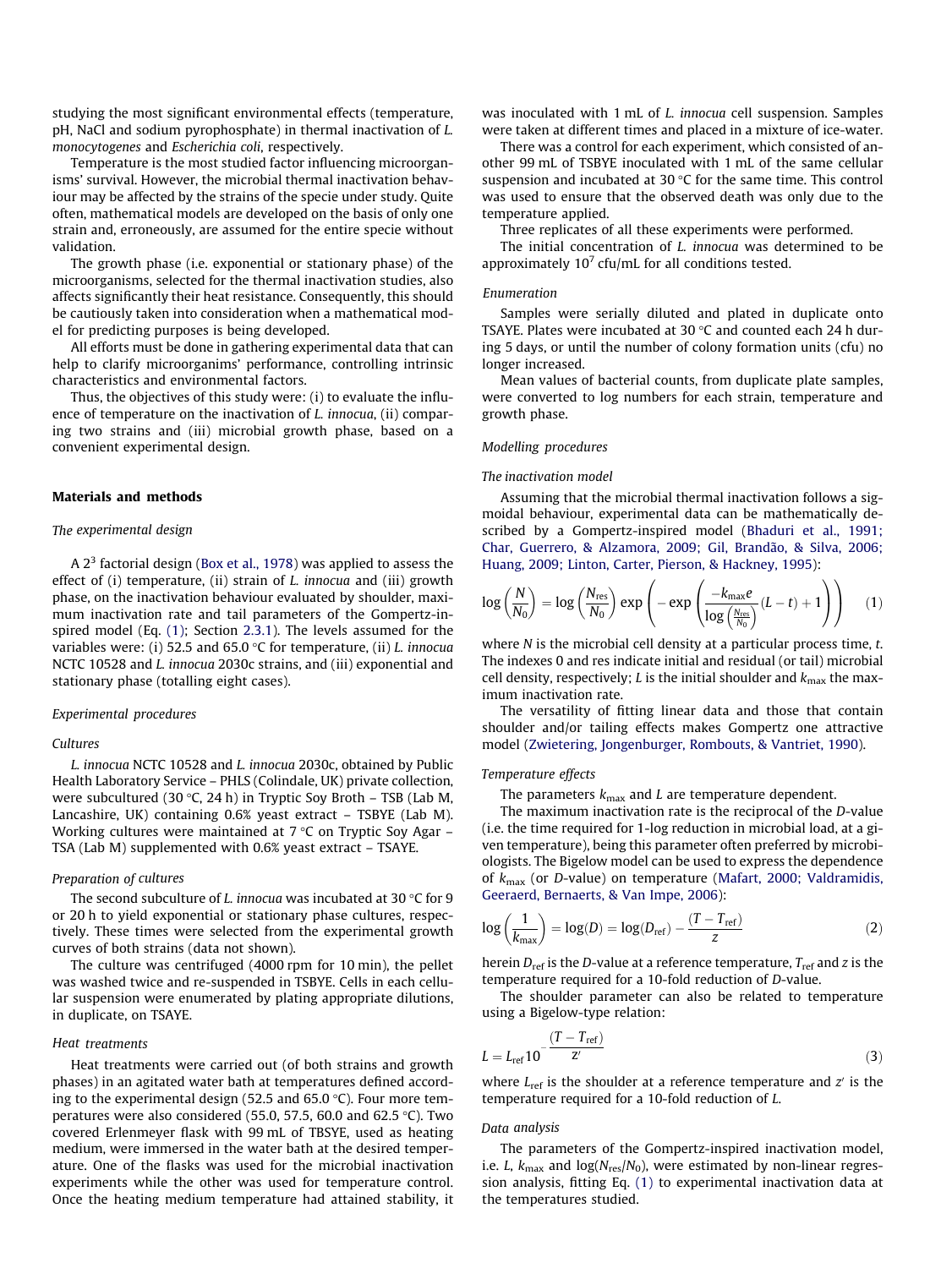The parameters of the temperature-effect models (i.e.  $log(D_{ref})$ ) and z for log(1/ $k_{\text{max}}$ ); L<sub>ref</sub> and z' for shoulder) were estimated by fit-ting Eqs. [\(2\) and \(3\),](#page-1-0) respectively, to  $log(1/k_{max})$  and L values previously estimated at each temperature.

The reference temperature assumed was 60.0 °C in all cases.

The quality of the regressions was evaluated by the coefficient of determination ( $R^2$ ), randomness and normality of the residuals.

Parameters' precision was evaluated by the standardised half width (SHW) at 95%, i.e. halved confidence interval divided by the estimate  $\equiv \frac{\text{confidence interval }_{95\%}}{2} \times \frac{1}{\text{estimate}} \times 100.$ 

Results from  $2<sup>3</sup>$  factorial experimental design were analysed by ANOVA procedures.

Statistica<sup>©</sup> 6.0 (StatSoft, USA) and Microsoft<sup>®</sup> Excel 2000 (Microsoft Corporation, USA) were used for all calculations, regression procedures and statistical analysis.

#### Results and discussion

As previously remarked, L. innocua is commonly chosen as a target bacteria in inactivation studies due to its behaviour similarity with the pathogenic *L. monocytogenes*. The selection of the strain L. innocua 2030c was based on its occurrence in foods, particularly in cold-smoked fish products due to its resistance to tetracycline ([Vaz-Velho, Todorov, Ribeiro, & Gibbs, 2005](#page-6-0)). The other strain, L. innocua 10528, is often referred as L. monocytogenes indicator because of their similarities [\(Facinelli, Giovanetti, Magi, Biavasco, &](#page-5-0) [Varaldo, 1998](#page-5-0)).

No significant differences were observed between the experimentally obtained growth curves of both strains (data not shown). These curves were identical to the ones of L. innocua 2030c and L. monocytogenes, obtained under the same conditions ([Vaz-Velho,](#page-6-0) [Fonseca, Silva, & Gibbs, 2001](#page-6-0)). Some slight differences detected in the stationary phase extent (that is lower in the referred work), may be explained by differences in the methodology or related to the initial number of colonies.

The influence of temperature, growth phase and culture strain on kinetic parameters (and implicitly on the sigmoidal inactivation behaviour), was studied in a preliminary step using the conditions defined according to the  $2<sup>3</sup>$  experimental design. The Gompertz-inspired model presented in Eq. [\(1\)](#page-1-0) was fitted to experimental inactivation data of Listeria, and kinetic parameters were estimated at the conditions assumed. These results are included in Table 1 (corresponding to runs 1, 6, 7, 12, 13, 18, 19 and 24) and kinetic behaviour can be visualized in [Fig. 1a](#page-3-0) and f. Results showed that temperature, growth phase and their combined effects were the most significant factors influencing L and  $k_{\text{max}}$  ( $p = 0.2$ ). Temperature has a negative effect on L and a positive effect on  $k_{\text{max}}$ . This means that higher temperatures imply narrow shoulder periods and higher inactivation rates. The explanation for this observation could lie in the fact that at higher temperatures the conditions are much adverse for the bacteria, so the cells cannot repair and start dying rapidly. This was confirmed in a previous study [\(Miller, Bran](#page-5-0)[dão, Teixeira, & Silva, 2006\)](#page-5-0) where different recovery media were used for the enumeration of thermal inactivation of L. innocua 10528. For the same temperature range studied, the shoulder behaviour occurred more frequently in non-selective medium than in selective one, which confirms the non-ability of heat-injured cells to recover. Concerning the growth phase it is evident that, if stationary phase is considered, higher L values and lower  $k_{\text{max}}$  were obtained (i.e. a more evident sigmoidal behaviour and a higher heat resistance). The interaction between temperature and growth phase is significant in both L and  $k_{\text{max}}$  parameters. This is linked to different temperature sensitivity of both phases (more evident for strain 10528). This will be further discussed in the manuscript.

In relation to the tail parameter, the temperature and the growth phase were also the most significant effects. Temperature has a positive effect, this meaning that the tail is evident for the highest temperatures. If bacteria in the exponential phase are used, the tail became pronounced.

Since temperature had the most relevant influence on the sigmoidal tendency, four more temperatures were considered within the chosen limits of the experimental design (55.0, 57.5, 60.0 and 62.5 -C; see Section [2.2.3\)](#page-1-0). Experimental inactivation data were obtained for these temperatures and for both strains at exponential and stationary phase (data and model fits presented in [Fig. 1b](#page-3-0)–e, and estimated parameters in Table 1). Parameters' precision was

Table 1

Estimated shoulder, maximum inactivation rate and tail parameters of L. innocua 10528 and L. innocua 2030c at exponential and stationary phase, for all temperatures tested.

| Run          | Strain           | Growth phase      | $T({}^{\circ}C)$ | Shoulder  |              | Maximum inactivation rate             |              | Tail               |                    |
|--------------|------------------|-------------------|------------------|-----------|--------------|---------------------------------------|--------------|--------------------|--------------------|
|              |                  |                   |                  | $L$ (min) | $SHW_{95\%}$ | $k_{\text{max}}$ (min <sup>-1</sup> ) | $SHW_{95\%}$ | $log(N_{res}/N_0)$ | SHW <sub>952</sub> |
| $\mathbf{1}$ | L. innocua 10528 | Exponential phase | 52.5             | 16.2      | 38.0         | 0.06                                  | 10.4         | $-7.8$             | 38.3               |
| 2            |                  |                   | 55.0             | 19.1      | 51.2         | 0.15                                  | 42.3         | $-11.6$            | 89.6               |
| 3            |                  |                   | 57.5             | 1.26      | 48.8         | 0.54                                  | 16.6         | $-4.4$             | 9.5                |
| 4            |                  |                   | 60.0             | 0.00      | a            | 2.12                                  | 11.3         | $-4.5$             | 12.6               |
| 5            |                  |                   | 62.5             | 0.02      | 314          | 6.37                                  | 18.9         | $-5.0$             | 14.7               |
| 6            |                  |                   | 65.0             | 0.01      | 489          | 55.5                                  | 87.5         | $-3.8$             | 11.9               |
| 7            |                  | Stationary phase  | 52.5             | 69.1      | 18.9         | 0.04                                  | 14.7         | $-9.3$             | 47.8               |
| 8            |                  |                   | 55.0             | 39.6      | 46.6         | 0.08                                  | 29.6         | $-18.2$            | 55.4               |
| 9            |                  |                   | 57.5             | 10.8      | 12.3         | 0.14                                  | 4.6          | $-8.4$             | 17.7               |
| 10           |                  |                   | 60.0             | 6.06      | 49.8         | 0.45                                  | 32.0         | $-14.8$            | 69.2               |
| 11           |                  |                   | 62.5             | 0.68      | 24.1         | 1.14                                  | 5.3          | $-7.7$             | 20.7               |
| 12           |                  |                   | 65.0             | 0.03      | 322          | 2.19                                  | 8.0          | $-6.8$             | 23.5               |
| 13           | L. innocua 2030c | Exponential phase | 52.5             | 5.35      | 26.4         | 0.09                                  | 8.2          | $-4.3$             | 3.9                |
| 14           |                  |                   | 55.0             | 3.17      | 29.6         | 0.24                                  | 12.6         | $-4.1$             | 3.5                |
| 15           |                  |                   | 57.5             | 0.67      | 53.7         | 0.83                                  | 14.0         | $-5.4$             | 20.4               |
| 16           |                  |                   | 60.0             | 0.21      | 38.9         | 2.53                                  | 9.3          | $-5.4$             | 8.8                |
| 17           |                  |                   | 62.5             | 0.00      | $a -$        | 5.02                                  | 25.7         | $-5.8$             | 78.6               |
| 18           |                  |                   | 65.0             | 0.01      | 522          | 29.6                                  | 30.8         | $-4.0$             | 6.6                |
| 19           |                  | Stationary phase  | 52.5             | 25.4      | 83.7         | 0.02                                  | 15.5         | $-9.3$             | 47.2               |
| 20           |                  |                   | 55.0             | 4.50      | 38.9         | 0.09                                  | 7.6          | $-5.5$             | 9.8                |
| 21           |                  |                   | 57.5             | 1.63      | 83.5         | 0.20                                  | 16.2         | $-4.3$             | 8.9                |
| 22           |                  |                   | 60.0             | 0.29      | 113          | 0.54                                  | 9.1          | $-5.4$             | 10.2               |
| 23           |                  |                   | 62.5             | 0.25      | 55.5         | 1.42                                  | 9.4          | $-5.4$             | 17.6               |
| 24           |                  |                   | 65.0             | 0.02      | 694          | 3.14                                  | 16.2         | $-5.6$             | 29.0               |
|              |                  |                   |                  |           |              |                                       |              |                    |                    |

<sup>a</sup> Considerable high meaningless value.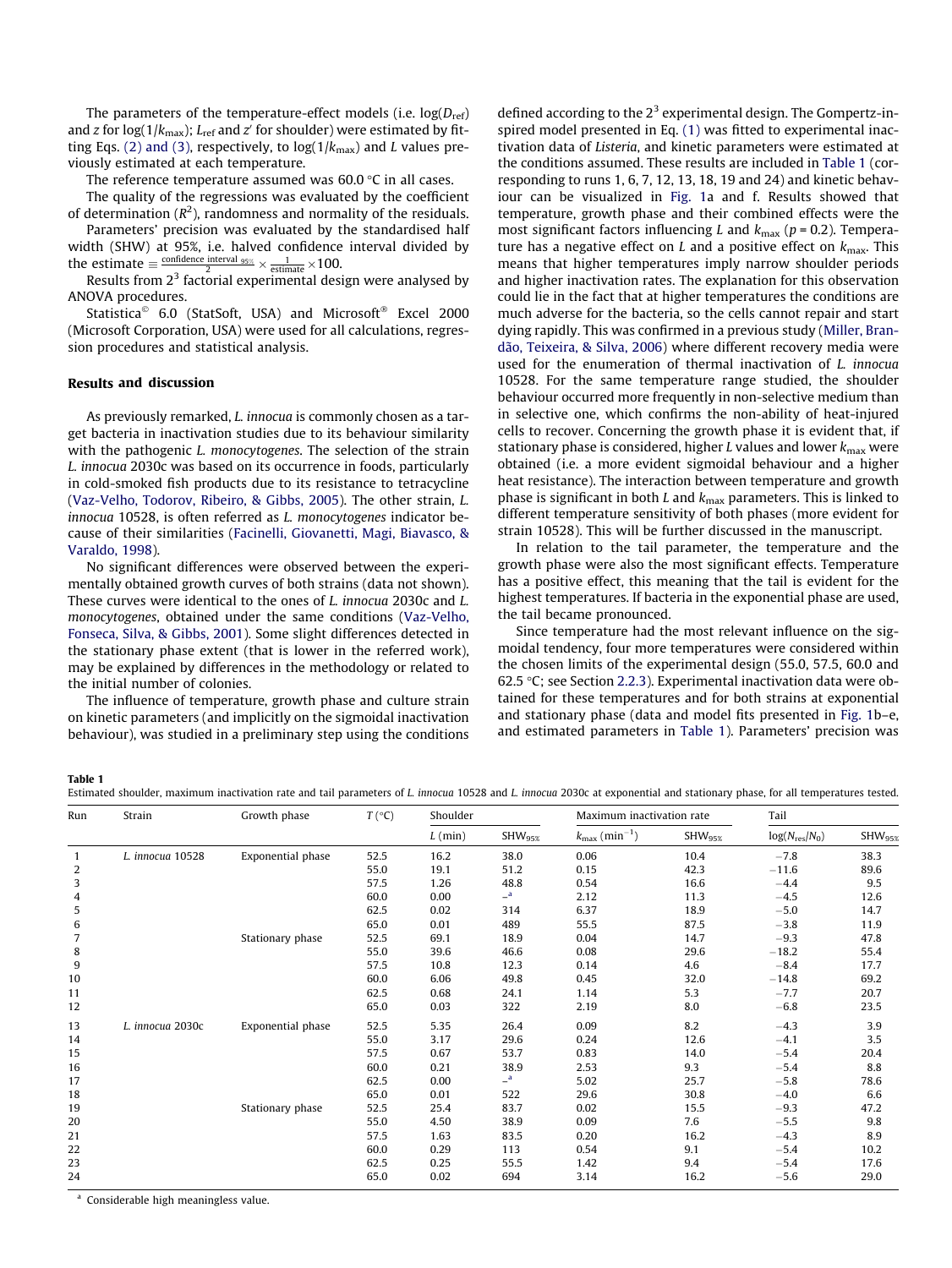<span id="page-3-0"></span>

**Fig. 1.** Thermal inactivation curves of *L.* innocua at different growth phases and at the temperatures of 52.5 °C (a), 55.0 °C (b), 57.5 °C (c), 60.0 °C (d), 62.5 °C (e) and 65.0 °C (f) The lines represent model fits (Eq. [\(1\)](#page-1-0)). ( $\blacksquare$ ) L. innocua 10528 at stationary phase; ( $\Box$ ) L. innocua 10528 at exponential phase; ( $\Diamond$ ) L. innocua 2030c at stationary phase; ( $\Diamond$ ) L. innocua 2030c at exponential phase.

evaluated by calculating the standardised half width at 95% (SHW<sub>95%</sub>). In relation to  $k_{\text{max}}$ , the maximum error (87.5%) was obtained when L. innocua 10528 in the exponential phase and at the highest temperature of 65.0 °C (run 6) was considered. In the remained conditions the error in  $k_{\text{max}}$  estimation averaged 16.0%, showing a good precision of the maximum inactivation rate. For shoulder parameter  $(L)$ , higher errors were obtained for the highest temperatures. This was expected to be obtained, since for high temperatures the inactivation process tends faster to a maximum rate and, consequently, there is a lack of experimental points in the initial period. This implies lower precision in shoulder estimation, at these temperatures. Concerning tail parameter, the error ranged from 3.5% (run 14) to 89.6% (run 2), and is related to the number of sampling points at the end of the process (more points, lower error in the estimation of tail parameter). This emphasizes the importance of the use of a convenient experimental design for maximum parameter precision ([Brandão, 2004\)](#page-5-0). In all runs considered, the adequacy of model fits were tested by residual analysis (i.e. residuals were normally distributed with means equal to zero and constant variance; residuals were random). Values of the coefficient of determination,  $R^2$ , were in all cases above 0.94, with exception of *L. innocua* 2030c in exponential phase at 62.5  $\degree$ C  $(R^2 = 0.84)$ . These results reveal model adequacy in data description.

Inactivation kinetic curves showed different shapes, being the Gompertz model adequate in tendencies markedly sigmoidal or tending to linearity (Fig. 1a  $-L$ . innocua 2030c at exponential phase suffering a thermal treatment at  $52.5^{\circ}$ C presents a sigmoidal kinetics; Fig. 1d – L. innocua 2030c at exponential phase suffering a thermal treatment at  $60.0$  °C tends to be a linear kinetics). [Kim,](#page-5-0) [Rhee, Kim, and Kim \(2007\) and Char et al. \(2009\)](#page-5-0) observed identical patterns to the ones referred, when studying inactivation of E. coli by supercritical carbon dioxide and L. innocua in thermally processed orange juice, respectively. Those authors also applied successfully a Gompertz modified model in data description. [Huang \(2009\)](#page-5-0) arrived at identical conclusions when studying isothermal inactivation of L. monocytogenes in ground beef.

One commonly mentioned drawback of the Gompertz model is its inadequacy in predicting  $log(N/N_0)$  when time reaches zero (i.e. for  $t = 0$ ,  $log(N/N_0)$  only approaches zero). However, the over- or sub-estimation of this value may be negligible when compared to the experimental variations obtained for initial population size between two duplicates.

The majority of published studies evaluate the heat resistance of bacteria in terms of D-value, which assume linearity between the logarithmic of the number of viable microorganisms with time. Observing the results presented in Fig. 1, it is notorious that assuming a linear kinetics is not appropriate for the majority of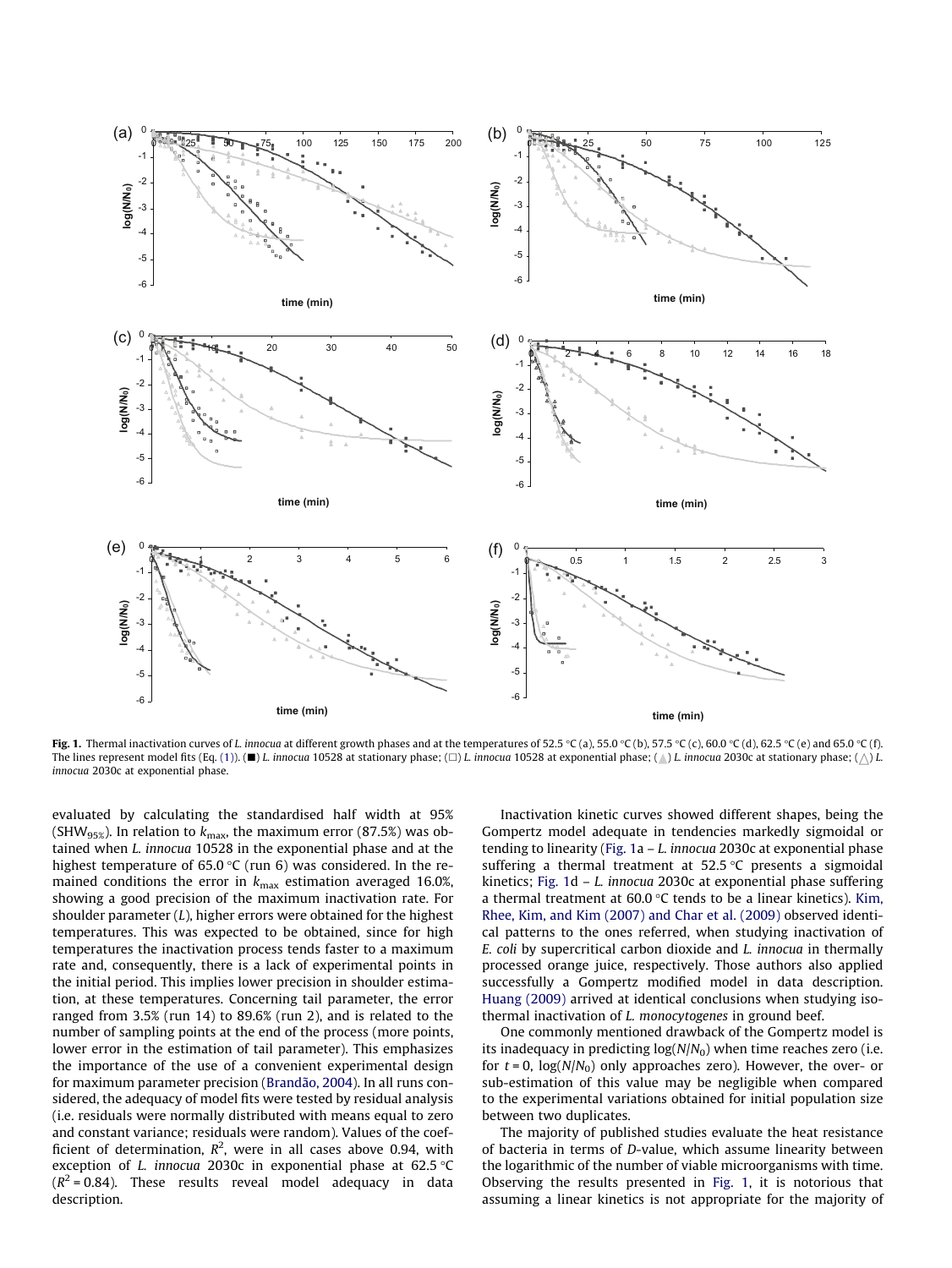the conditions studied. However, D-values can be calculated using data of the maximum inactivation rate period. Consequently,  $k_{\text{max}}$ and D are correlated by the expression  $log(1/k_{max})=log(D)$ , pre-sented in Eq. [\(2\).](#page-1-0) For all conditions studied,  $k_{\text{max}}$  values were converted to D-values (which are presented in Table 2). The temperature effect on  $k_{\text{max}}$  (or D-value) and L was studied using Bigelow-type models (Eqs. [\(2\) and \(3\)\)](#page-1-0). In Figs. 2 and 3 the relationships can be visualized. Model parameters are included in Table 2. Higher D-values were observed for the stationary phase and for both strains, confirming higher heat resistance in such circumstances. The lower sensitivity to temperature for the stationary phase was confirmed by the higher z-values estimated  $(6.87 \pm 0.957 \degree C$  and  $5.95 \pm 0.561 \degree C$  for L. innocua 10528 and 2030c, respectively). The differences of z-values reflect the interaction between temperature and growth phase detected in the results of the  $2<sup>3</sup>$  experimental design. It is well known that cells become more resistant to stress as they progress from exponential to stationary growth phase. Cells in exponential phase are actively dividing, making growing organisms more sensitive to heating. On the other hand, stationary phase cells are more resistant to heat due to the occurrence of ''adaptative" mutations [\(Torkelson et al.,](#page-6-0) [1997\)](#page-6-0). This genetic survival mechanism can be triggered by lethal stresses in non-dividing and slowly growing cells. In sum, it is recognized [\(McMahon et al., 2000; Taylor-Robinson, Child, Pickup,](#page-5-0) [Strike, & Edwards, 2003\)](#page-5-0) that stationary phase cultures of microorganisms must be used in thermal inactivation studies, since they provide a margin of safety when compared to cells in the exponential phase.

The influence of strain was not evident. No significant differences were detected between L. innocua 10528 and 2030c for the same growth phase.

The shoulder sensitivity to temperature can also be assessed by  $z^\prime$ -values presented in Table 2. If the stationary phase is considered,  $L.$  innocua 2030c is more sensitive (i.e. lowest  $z'$ -value:  $3.46 \pm 0.468$  °C). For this strain, notorious differences were observed between each growth phase.

Overall it can be said that, within the temperature range studied, the shape of the curves varied with temperature, growth phase and between strains. For example, for the temperature of 55.0 °C, it can be seen that the survival curves of L. innocua 10528, in both growth phases, have a concavity downward. Nevertheless, the concavity of the curves changes upward for the inactivation curves of L. innocua 2030c. According to [Peleg and Penchina \(2000\)](#page-5-0) the survival curves' concavity can be interpreted not only as a reflection of

Table 2

| Parameters of the Bigelow-type models that relate D-values and shoulder to temperature. |  |
|-----------------------------------------------------------------------------------------|--|
|-----------------------------------------------------------------------------------------|--|

| Run            | Strain           | Growth phase      | $T({}^{\circ}C)$ | $D_{calculated}$ (min) | Zestimated ± Cl95% (°C) | $L$ (min) | $Z'$ estimated $\pm$ Cl95% ( $^{\circ}$ C) |
|----------------|------------------|-------------------|------------------|------------------------|-------------------------|-----------|--------------------------------------------|
| $\mathbf{1}$   | L. innocua 10528 | Exponential phase | 52.5             | 16.0                   | $4.32 \pm 0.79$         | 16.2      | $9.41 \pm 13.57$                           |
| 2              |                  |                   | 55.0             | 6.80                   |                         | 19.1      |                                            |
| 3              |                  |                   | 57.5             | 1.86                   |                         | 1.26      |                                            |
| $\overline{4}$ |                  |                   | 60.0             | 0.47                   |                         | 0.00      |                                            |
| 5              |                  |                   | 62.5             | 0.16                   |                         | 0.02      |                                            |
| $\,6\,$        |                  |                   | 65.0             | 0.02                   |                         | 0.01      |                                            |
| $\overline{7}$ |                  | Stationary phase  | 52.5             | 25.0                   | $6.87 \pm 0.96$         | 69.1      | $7.56 \pm 2.55$                            |
| 8              |                  |                   | 55.0             | 13.2                   |                         | 39.6      |                                            |
| 9              |                  |                   | 57.5             | 7.10                   |                         | 10.8      |                                            |
| 10             |                  |                   | 60.0             | 2.21                   |                         | 6.06      |                                            |
| 11             |                  |                   | 62.5             | 0.88                   |                         | 0.68      |                                            |
| 12             |                  |                   | 65.0             | 0.46                   |                         | 0.03      |                                            |
| 13             | L. innocua 2030c | Exponential phase | 52.5             | 10.6                   | $5.16 \pm 0.76$         | 5.35      | $7.22 \pm 3.31$                            |
| 14             |                  |                   | 55.0             | 4.21                   |                         | 3.17      |                                            |
| 15             |                  |                   | 57.5             | 1.20                   |                         | 0.67      |                                            |
| 16             |                  |                   | 60.0             | 0.40                   |                         | 0.21      |                                            |
| 17             |                  |                   | 62.5             | 0.20                   |                         | 0.00      |                                            |
| 18             |                  |                   | 65.0             | 0.03                   |                         | 0.01      |                                            |
| 19             |                  | Stationary phase  | 52.5             | 42.3                   | $5.95 \pm 0.56$         | 25.4      | $3.46 \pm 0.47$                            |
| 20             |                  |                   | 55.0             | 11.7                   |                         | 4.50      |                                            |
| 21             |                  |                   | 57.5             | 4.87                   |                         | 1.63      |                                            |
| 22             |                  |                   | 60.0             | 1.83                   |                         | 0.29      |                                            |
| 23             |                  |                   | 62.5             | 0.70                   |                         | 0.25      |                                            |
| 24             |                  |                   | 65.0             | 0.32                   |                         | 0.02      |                                            |

CI95% is confident interval at 95%.



Fig. 2. Variation of log(1/k<sub>max</sub>) on temperature of L. innocua 10528 (a) and 2030c (b) for stationary phase ( $\bullet$ ) and exponential phase ( $\blacksquare$ ). The lines are fits of Eq. [\(2\)](#page-1-0) to data.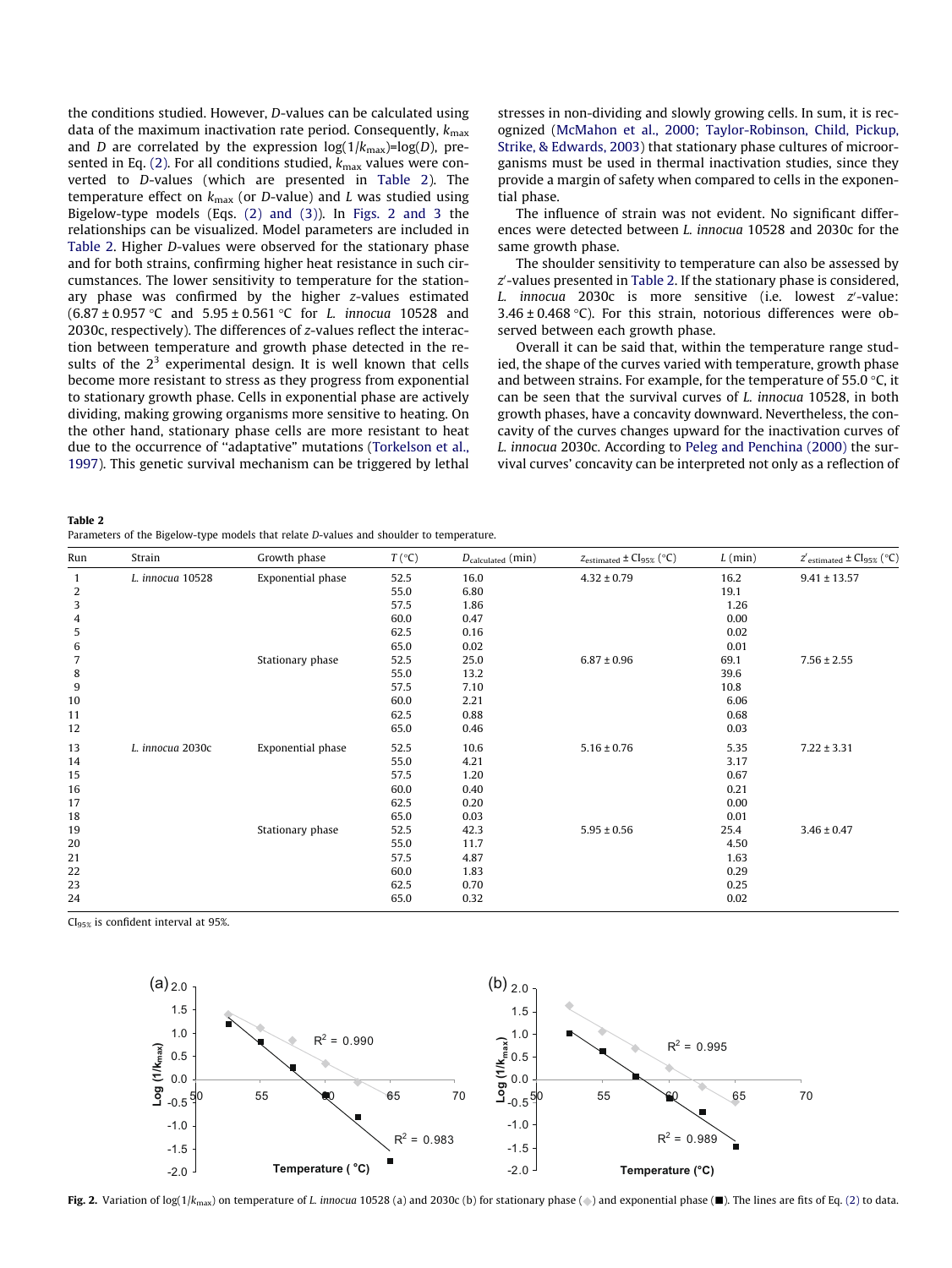<span id="page-5-0"></span>

Fig. 3. Variation of shoulder on temperature of L. innocua 10528 (a) and 2030c (b) for stationary phase (a) and exponential phase (a). The lines are fits of Eq. [\(3\)](#page-1-0) to data.

the properties of an underlying distribution of lethal events, but also as a manifestation of the cumulative effect of heat on the survivors. A concave upward curve most probably means that on the time scale of the experiment, as the sensitive members of the populations are destroyed, it becomes increasingly more difficult to inactivate the remaining survivors. A downward concavity most probably means that the survivors are weakened by the exposure, and therefore it takes a progressively shorter time to destroy them.

In relation to a residual tailing tendency, it was possible to conclude that as temperature increases the tailing phenomenon was more evident, probably due to a heat resistant residual population. Indeed, when a bacterium is subjected to a prolonged heating (lower temperatures require longer times) it is more difficult to repair the heat damages, so the tail is small or inexistent. The  $log(N_{res}/N_0)$  value is also higher (please note that the values are negative) in cultures present in exponential phase than in stationary phase for both strains used [\(Fig. 1](#page-3-0)c). However, the highest values are for L. innocua 2030c in both growth phases.

# Conclusions

The results from the present study indicate that inactivation curve shape of L. innocua, and consequently its heat resistance, was influenced by (i) temperature, (ii) culture growth phase, and (iii) strain. The temperature and the growth phase were the most significant effects influencing the kinetic parameters (shoulder,  $k_{\text{max}}$  and tail). For all the conditions considered, *L. innocua* 2030c was less thermal resistant than L. innocua 10528.

The Listeria thermal inactivation varied from a linear tendency till a pronounced sigmoidal behaviour, depending on the studied variables. The versatility of the Gompertz-inspired model in fitting so diverse experimental data tendencies, made possible the quantification of the temperature, growth phase and strains effects on kinetic parameters, which are directly related to the curve feature/shape.

Inaccurate predictions of microbial contamination may occur (thus compromising safety standards), when constant inactivation rates (i.e. linear kinetics) are assumed for processes governed by sigmoidal kinetics.

#### Acknowledgements

Fátima A. Miller and Teresa R.S. Brandão gratefully acknowledge, respectively, their PhD Grant (SFRH/BD/11358/2002) and Post-Doctoral Grant (SFRH/11580/2002) to Fundação para a Ciência e a Tecnologia (FCT).

#### References

Bell, C., & Kyriakides, A. (1998). Listeria. A practical approach to the organism and its control in foods. London: Blackie Academic & Professional.

- Bhaduri, S., Smith, P. W., Palumbo, S. A., Turner-Jones, C. O., Smith, J. L., Marmer, B. S., et al. (1991). Thermal destruction of Listeria monocytogenes in liver sausage slurry. Food Microbiology, 8(1), 75–78.
- Box, G. E. P., Hunter, W. G., & Hunter, J. S. (1978). Statistics for experiments: An introduction to design, data analysis and model building. New York: John Wiley and Sons, Inc.
- Brandão, T. R. S. (2004). Application of non-isothermal methods to the estimation of mass transfer parameters: Analysis of the effect of experimental design and data analysis of the precision and accuracy of the estimates. PhD thesis, Escola Superior de Biotecnologia, Universidade Católica Portuguesa. Portugal: Porto.
- Char, C., Guerrero, S., & Alzamora, S. M. (2009). Survival of Listeria innocua in thermally processed orange juice as affected by vanillin addition. Food Control, 20(1), 67–74.
- Facinelli, B., Giovanetti, E., Magi, G., Biavasco, F., & Varaldo, P. E. (1998). Lectin reactivity and virulence among strains of Listeria monocytogenes determined in vitro using the enterocyte-like cell line Caco-2. Microbiology, 144, 109–118.
- Farber, J. M., & Peterkin, P. I. (1991). Listeria monocytogenes, a food-borne pathogen. Microbiological Reviews, 55(3), 476–511.
- Gil, M. M., Brandão, T. R. S., & Silva, C. L. M. (2006). A modified Gompertz model to predict microbial inactivation under time-varying temperature conditions. Journal of Food Engineering, 76(1), 89–94.
- Huang, L. (2009). Thermal inactivation of Listeria monocytogenes in ground beef under isothermal and dynamic temperature conditions. Journal of Food Engineering, 90(3), 380–387.
- Juneja, V. K., & Eblen, B. S. (1999). Predictive thermal inactivation model for Listeria monocytogenes with temperature, pH, NaCl, and sodium pyrophosphate as controlling factors. Journal of Food Protection, 62(9), 986–993.
- Juneja, V. K., Marmer, B. S., & Eblen, B. S. (1999). Predictive model for the combined effect of temperature, pH, sodium chloride, and sodium pyrophosphate on the heat resistance of Escherichia coli O157:H7. Journal of Food Safety, 19, 147–160.
- Kamat, A. S., & Nair, P. M. (1996). Identification of Listeria innocua as a biological indicator for inactivation of L. monocytogenes by some meat processing treatments. Lebensmittel–Wissenschaft und Technologie, 29, 714–720.
- Kim, S. R., Rhee, M. S., Kim, B. C., & Kim, K. H. (2007). Modeling the inactivation of Escherichia coli O157:H7 and generic Escherichia coli by supercritical carbon dioxide. International Journal of Food Microbiology, 118(1), 52–61.
- Linton, R. H., Carter, W. H., Pierson, M. D., & Hackney, C. R. (1995). Use of a modified Gompertz equation to model nonlinear survival curves for Listeria monocytogenes Scott-A. Journal of Food Protection, 58(9), 946–954.
- Mafart, P. (2000). Taking injuries of surviving bacteria into account for optimising heat treatments. International Journal of Food Microbiology, 55(1-3), 175-179.
- Margolles, A., Mayo, B., & Reyes-Gavilán, C. G. d. l. (2000). Phenotypic characterization of Listeria monocytogenes and Listeria innocua strains isolated from short-ripened cheeses. Food Microbiology, 17, 461–467.
- McKellar, R. C., & Lu, X. (Eds.). (2004). Modelling microbial responses in food. Boca Raton: CRC Press.
- McMahon, C. M. M., Byrne, C. M., Sheridan, J. J., McDowell, D. A., Blair, I. S., & Hegarty, T. (2000). The effect of culture growth phase on induction of the heat shock response in Yersinia enterocolitica and Listeria monocytogenes. Journal of Applied Microbiology, 89, 198–206.
- McMeekin, T. A., & Olley, J. (1986). Predictive microbiology. Food Technology in Australia, 38(8), 331–334.
- Mena, C., Almeida, G., Carneiro, L., Teixeira, P., Hogg, T., & Gibbs, P. A. (2004). Incidence of Listeria monocytogenes in different food products commercialized in Portugal. Food Microbiology, 21, 213–216.
- Miller, F. A., Brandão, T. R. S., Teixeira, P., & Silva, C. L. M. (2006). Recovery of heatinjured Listeria innocua. International Journal of Food Microbiology, 112(3), 261–265.
- Orta-Ramirez, A., & Smith, D. M. (2002). Thermal inactivation of pathogens and verification of adequate cooking in meat and poultry products. Advances in Food and Nutrition Research, 44, 147–194.
- Peleg, M., & Penchina, C. M. (2000). Modeling microbial survival during exposure to a lethal agent with varying intensity. Critical Reviews in Food Science and Nutrition, 40(2), 159–172.
- Piyasena, P., Liou, S., & McKellar, R. C. (1998). Predictive modelling of inactivation of Listeria spp. in bovine milk during high-temperature short-time pasteurization. International Journal of Food Microbiology, 39, 167–173.